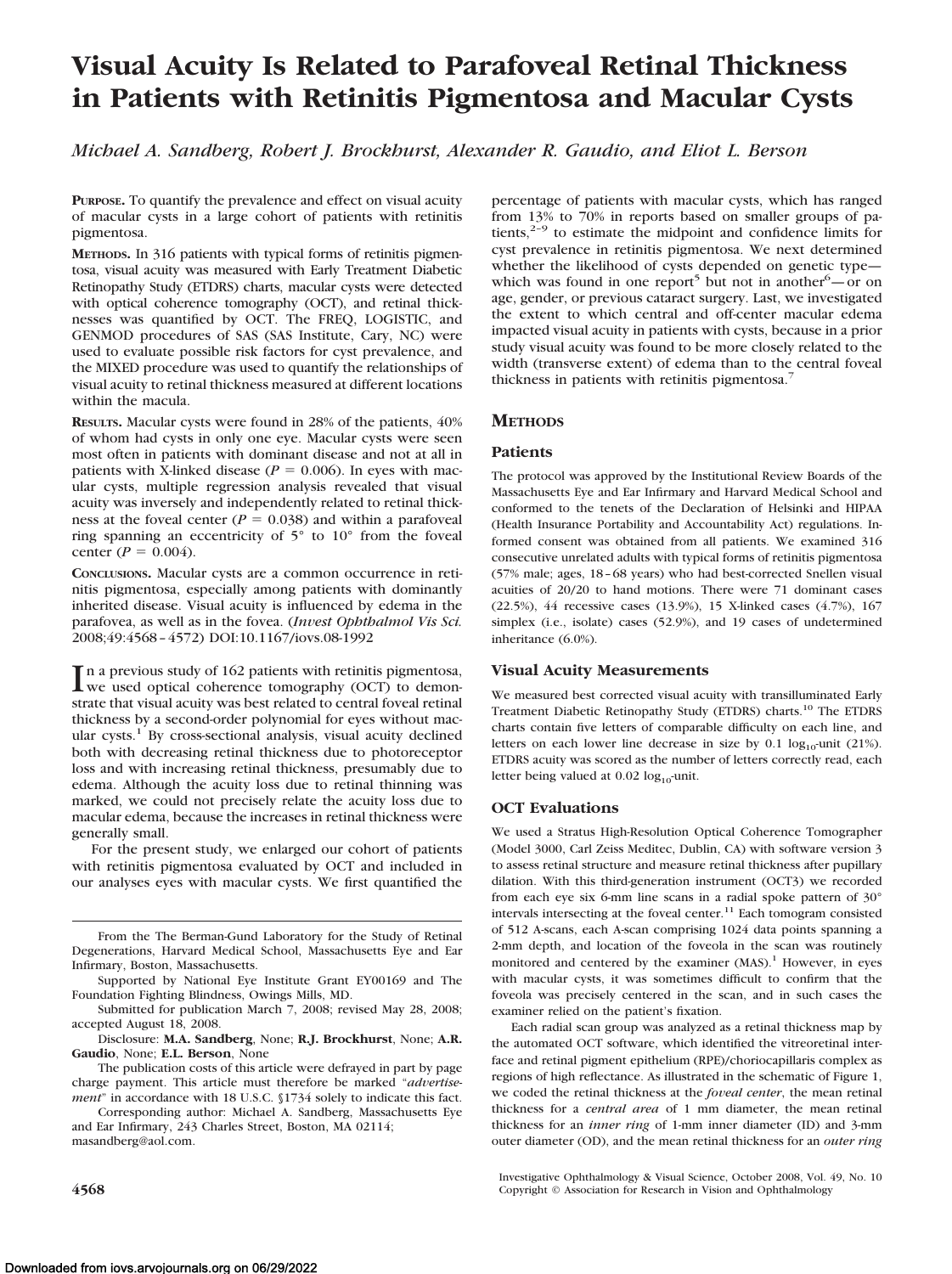

**FIGURE 1.** Schematic of retinal locations evaluated in the present study. Retinal thicknesses were quantified for the foveal center, a central area of 1 mm (3.3°) diameter, an inner ring of 1 mm (3.3°) ID to 3 mm (10°) OD, and an outer ring of 3 mm (10°) ID to 6 mm (20°) OD.

of 3-mm ID and 6-mm OD. In rare cases, we quantified the central foveal thickness of individual scans by manually positioning the software calipers. Recording and quantification of tomograms were performed with the examiner masked to the patients' visual acuities.

### **Statistical Analyses**

We used PROC FREQ of SAS (ver. 9.1; SAS Institute, Cary, NC) to assess the prevalence of macular cysts by genetic type or gender and PROC LOGISTIC to assess the prevalence of macular cysts by genetic type controlling for age. We used PROC GENMOD with a binary outcome distribution and repeated measures to determine whether macular cysts were significantly more common in pseudophakic eyes than in phakic eyes. We used PROC MIXED with repeated measures to regress ETDRS acuity on retinal thickness measured at different locations, singly or in combination, in eyes with macular cysts, taking into account the correlation between eyes of the same patient. Other analyses were performed with a second SAS package (JMP, ver. 6; SAS Institute).

#### **RESULTS**

#### **Representative Tomograms**

Figure 2 illustrates the variety of edematous changes that we observed in the tomograms, in order of increasing central foveal thickness. Some tomograms showed a rare vacuole of  $50-\mu m$  diameter in the inner nuclear layer situated eccentric to the foveal center (Figs. 2A, 2D), some showed medium-sized cysts symmetrically located around the foveal center (Fig. 2C), and others had single or several large centralized cysts, distorting multiple layers (Figs. 2E, 2G, 2H). Rarely, pronounced foveal swelling was accompanied by small cysts (Figs. 2F). Some tomograms had thickening mostly confined to the fovea (Figs. 2E, 2G, 2H), whereas other showed diffuse swelling into the parafovea, either asymmetrically (Fig. 2B) or symmetrically (Figs. 2C, 2D, 2F). In our population, central foveal thickness averaged 256  $\mu$ m in eyes with cysts versus 170  $\mu$ m in eyes without cysts OD and  $262 \mu m$  in eyes with cysts versus  $167 \mu m$ in eyes without cysts OS (normal mean,  $167 \mu m$ ). Both of these increases in retinal thickness due to cysts were statistically significant ( $P < 0.001$ ).

#### **Prevalence of Macular Cysts**

Eighty-nine (28%) of the patients had macular cysts by OCT. Thirty-seven (40%) of these patients with cysts had them in only one eye. The patients with bilateral cysts were not significantly different in average age from those with unilateral cysts  $(P = 0.30)$ . However, the bilateral group had an average central foveal thickness based on both eyes ( $273 \mu m$ ) that was significantly larger than the average central foveal thickness of the cystic eyes of the unilateral group (219  $\mu$ m,  $P = 0.001$ ).

We found macular cysts in 26% of the men and in 34% of the women after excluding patients with X-linked disease; this variation by gender was not statistically significant (exact test,  $P = 0.16$ ). Two patients had diabetes mellitus but were negative for cysts. Twenty-seven patients were pseudophakic in both eyes: six had bilateral cysts, 4 had unilateral cysts, and 17 had no cysts. Ten patients were pseudophakic in one eye: two

A

B

C

D

**FIGURE 2.** Tomograms from eight patients with retinitis pigmentosa and macular cysts. The tomograms are from the right eye of a 33-year-old man with dominant disease (**A**), the left eye of a 41-year-old woman with simplex disease (**B**), the right eye of a 29-year-old man with simplex disease (**C**), the right eye of a 44-year-old woman with simplex disease (**D**), the left eye of a 35-year-old woman with simplex disease (**E**), the right eye of a 34-year-old woman with dominant disease (**F**), the right eye of a 37-yearold man with simplex disease (**G**), and the left eye of a 47-year-old woman with dominant disease (**H**). Each tomogram subtends 6 mm horizontally.



400 um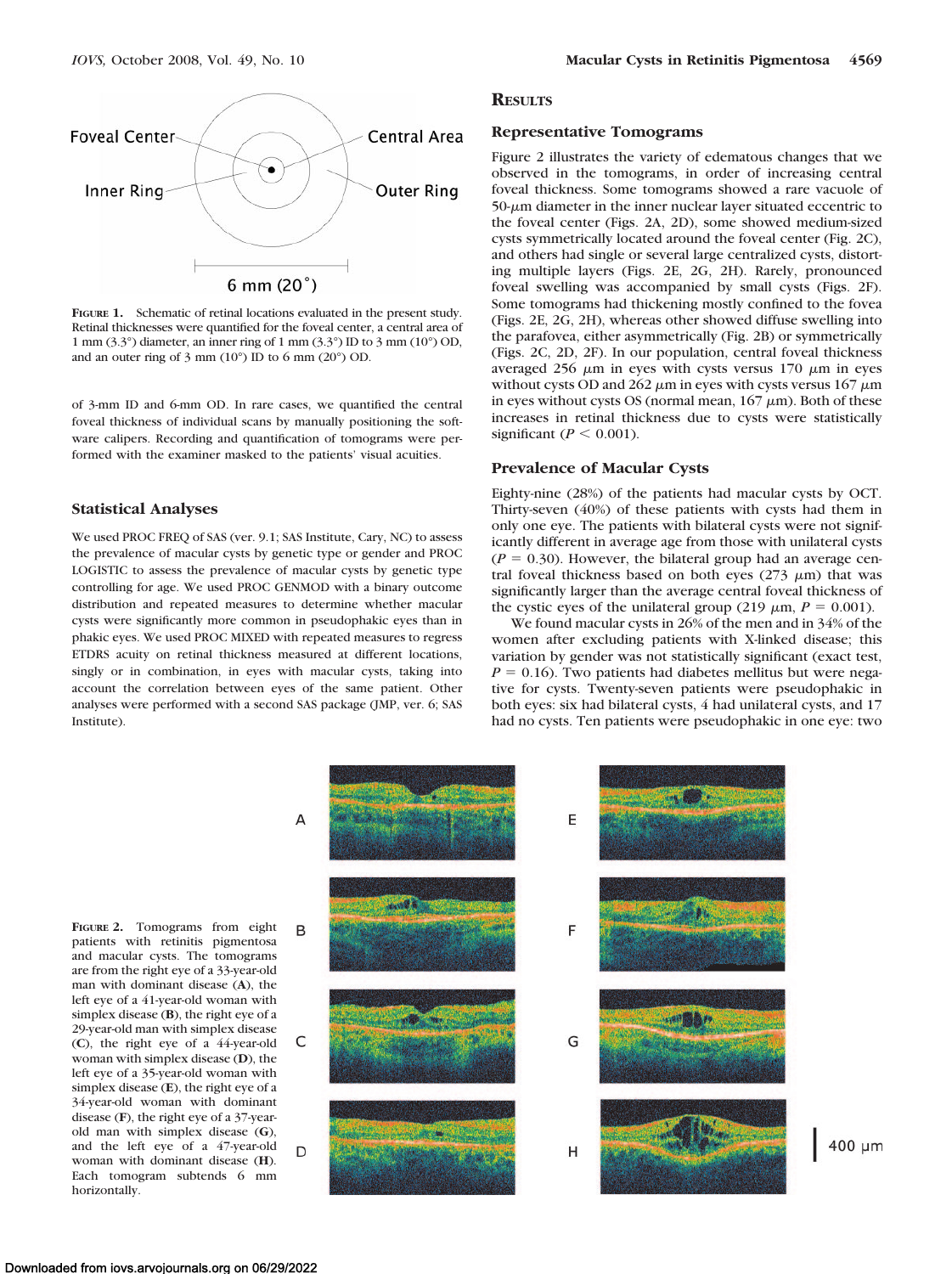

**FIGURE 3.** Number of patients with retinitis pigmentosa with and without macular cysts by genetic type.

had cysts and eight had no cysts in that eye. The probability of having a cyst in one or both eyes was not significantly related to being pseudophakic in those eyes ( $P = 0.36$ ).

Figure 3 shows that the prevalence of macular cysts was highest (37%) in patients with dominant disease, less (23%) in patients with autosomal recessive disease, and lowest (0%) in patients with X-linked disease; this variation was statistically significant (generalized exact test,  $P = 0.006$ ). Since patient age varied by genetic type  $(P \le 0.001)$ —mean ages were 41 years in patients with dominant disease, 39 years in patients with autosomal recessive disease, and 30 years in patients with X-linked disease—we hypothesized that differences in age could underlie the differences in cyst prevalence by genetic type. However, by multiple logistic regression we found that cyst prevalence remained significantly related to genetic type, even when adjusting for differences in patient age ( $P = 0.009$ ).

## **Regression of Visual Acuity on Retinal Thickness by Location**

Table 1 lists the slope and level of significance for the regression of ETDRS acuity on retinal thickness by location for eyes with macular cysts. Each of the four locations showed an inverse relationship between visual acuity and retinal thickness. However, the slopes were significantly different from 0 only for two retinal locations—the foveal center and the outer



**FIGURE 4.** Regression of ETDRS visual acuity on central foveal thickness (*top*) and on the mean retinal thickness of the outer ring with a 3-mm inner diameter and a 6-mm outer diameter (*bottom*) based on data from cystic eyes of 89 patients with retinitis pigmentosa. The regression lines were estimated by PROC MIXED of SAS and are *y* 51.4 – 0.017*x* (*top*) and  $\gamma = 63.6$  – 0.076*x* (*bottom*), where  $\gamma$  is ETDRS acuity in letters and  $x$  is retinal thickness in micrometers. For reference, an ETDRS acuity of 61 letters corresponded to a Snellen acuity of 20/20 in eyes with cysts, and 95% confidence limits are  $118-216 \mu m$ for central foveal thickness and  $214 - 266 \mu m$  for the mean retinal thickness of the outer ring based on data from 22 normal volunteers evaluated in our test system.

ring—and these two inverse relationships are illustrated in Figure 4. The variation in central foveal thickness explained 6% of the variation in visual acuity (i.e.,  $r^2 = 0.06$ ), whereas the variation in mean retinal thickness of the outer ring explained 12% of the variation in visual acuity (i.e.,  $r^2 = 0.12$ ). When these two measurements were included in a multiple regression model, both were independent predictors of visual acuity (Table 2) and their combination provided a better fit to the

**TABLE 1.** Regression of ETDRS Visual Acuity on Retinal Thickness in Patients with Retinitis Pigmentosa and Macular Cysts

| <b>Retinal Location</b>                             | Cases/Eyes<br>with Cysts* | <b>Slope</b><br>$(\text{Leters}/100 \mu m)$ <sup>+</sup> | P±    |
|-----------------------------------------------------|---------------------------|----------------------------------------------------------|-------|
| <b>Foveal Center</b>                                | 89/141                    | $-1.7 \pm 0.8$                                           | 0.032 |
| Central Area (1 mm diameter)                        | 88/137                    | $-1.7 \pm 1.1$                                           | 0.105 |
| Inner Ring $(1 \text{ mm ID}$ to $3 \text{ mm OD})$ | 89/139                    | $-4.4 \pm 2.4$                                           | 0.067 |
| Outer Ring $(3 \text{ mm ID}$ to $6 \text{ mm OD})$ | 89/139                    | $-7.6 \pm 2.7$                                           | 0.006 |

\* The variation in the number of cases or eyes with cysts reflects instances where retinal thickness could not be correctly quantified by the software at a given location.

 $\dagger$  Estimates of mean slope  $\pm$  SE by PROC MIXED of SAS (SAS Institute, Cary, NC).

‡ The two-tailed significance level with respect to 0 slope.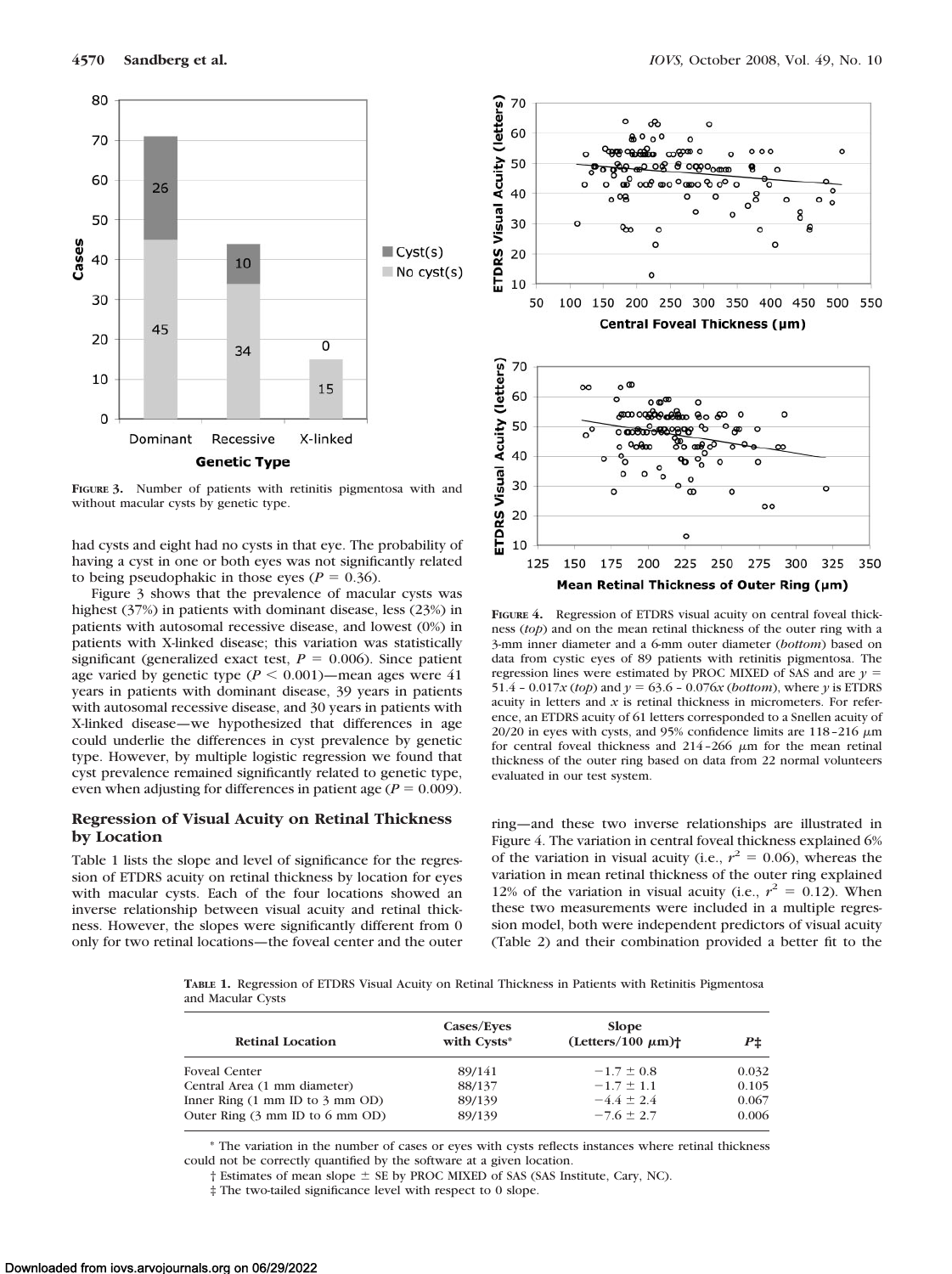**TABLE 2.** Multiple Regression of ETDRS Visual Acuity on Retinal Thickness in Patients with Retinitis Pigmentosa and Macular Cysts

| <b>Retinal Location</b>                             | Slope (Letters/100 $\mu$ m) <sup>*</sup> | P+    |
|-----------------------------------------------------|------------------------------------------|-------|
| <b>Foveal Center</b>                                | $-1.6 \pm 0.8$                           | 0.038 |
| Outer Ring $(3 \text{ mm ID}$ to $6 \text{ mm OD})$ | $-7.7 \pm 2.6$                           | 0.004 |

 $*$  Estimates of mean slope  $\pm$  SE by PROC MIXED of SAS (SAS Institute, Cary, NC) based on data from 89 cases (139 eyes).

† The two-tailed significance level with respect to zero slope controlling for the relationship of visual acuity to retinal thickness at the other location. The regression line is  $y = 67.9 - 0.016 x_1 - 0.077 x_2$ , where *y* is ETDRS acuity (letters),  $x_1$  is central foveal thickness ( $\mu$ m), and  $x_2$  is mean outer ring retinal thickness ( $\mu$ m); the overall model has a  $P = 0.0004$ .

acuity data  $(r^2 = 0.14, P \le 0.001)$  than any single measure of retinal thickness alone.

#### **DISCUSSION**

# **Prevalence of Macular Cysts in Retinitis Pigmentosa**

Based on our cohort of 316 patients studied by OCT, we estimate the prevalence of macular cysts in retinitis pigmentosa to be 28%. For this sample size, the percentage of patients with cysts is accurate to within  $\pm$ 5% with 95% confidence as an estimate of the population value in patients with retinitis pigmentosa.12 We used a protocol of scanning each eye with six radial lines at the highest resolution, and we observed many patients who had a cyst in one or two tomograms and not in the other four or five tomograms. Perhaps for this reason, a lower prevalence estimate (21%) was obtained based on a combined total of 75 patients from two OCT studies that used only vertical and horizontal scans to detect macular cysts.7,8 A higher prevalence estimate (49%) was recently reported for 39 patients tested with OCT in which all six radial scans were used.<sup>9</sup> If we combine their results with ours, we obtain a prevalence of 30%. Since we have reported that some patients had retinas that appeared swollen without  $cysts$ ,<sup>1</sup> the prevalence of edema with or without cysts in retinitis pigmentosa most likely is at least one third of cases. In our study, 40% of patients with cysts had them in only one eye, and the cysts tended to be smaller than those in patients with bilateral cysts. This suggests that those with unilateral cysts have earlier-stage edema, at risk of worsening and involving the second eye.

We did not find age, sex, diabetes, or pseudophakia to affect the risk of having macular cysts in our patients with retinitis pigmentosa. However, we documented a genetic predisposition to macular cysts, which were found in 37% of cases with dominant disease, in 23% of cases with recessive disease, and in no cases with X-linked disease. This variation confirms a previous report based on biomicroscopy of  $94$  eyes,<sup>5</sup> which found cysts in 69% of eyes of patients with dominant disease, in 17% of eyes of patients with recessive disease, and in no eyes of patients with X-linked disease. Despite the fact that neither their study nor ours detected cysts in patients with X-linked disease, there are reported instances of macular cysts in patients with this genetic type.  $6,7,13$ 

## **Clinical Significance of Macular Cysts in Retinitis Pigmentosa**

Of three smaller studies that measured the association between visual acuity and central foveal thickness in patients with retinitis pigmentosa and macular cysts, one found a significant relationship<sup>8</sup> and two did not.<sup>7,9</sup> In the present study we confirmed that visual acuity is inversely related to central foveal thickness in eyes with macular cysts; ETDRS acuity

declined by an average of 1.7 letters for each  $100 \mu m$  increase in thickness. We previously reported an 11-letter average decline in ETDRS acuity for each  $100-\mu m$  decrease in central foveal thickness due to cell loss in eyes of patients with retinitis pigmentosa without macular cysts.<sup>1</sup> By taking a ratio of these two figures (i.e., 11 letters/1.7 letters), we find that for a given change in central foveal thickness the impact of cell loss on visual acuity appears to be 6.5 times the impact of edematous swelling on acuity in this disease.

Remarkably, we found in our patients with macular cysts that ETDRS acuity declined due to increases both in central foveal thickness and in the mean retinal thickness within an outer ring spanning an eccentricity of 5° to 10° from the foveal center (see Fig 4, top and bottom). The retinal thicknesses in the bottom graph likely underestimate the magnitude of edema at that location, since patients with retinitis pigmentosa generally have marked parafoveal cell loss, as evidenced by the tomograms of eyes without macular cysts.<sup>1</sup> Thus, much of the retinal thickness data in the bottom graph reflect the net result of cell loss and swelling.

Although the dependence of visual acuity on edema at the foveal center, where acuity is measured, is intuitive, the basis of its dependence on edema in a parafoveal region is not obvious, especially given that these two dependencies appear to be *independent* according to our analysis. That is, our data indicate that the loss of acuity due to edema represents the sum of the effect of edema in the foveal center and the effect of edema in the parafovea. It may be relevant to note that in some patients with retinitis pigmentosa and cystoid macular edema, marked reductions in retinal thickness within the fovea after treatment with a topical carbonic anhydrase inhibitor<sup>14</sup> or an intravitreal steroid<sup>15</sup> were not associated with commensurate improvements in visual acuity. It is possible that these eyes had reduced acuity due to foveal cell loss before the edema or developed irreversible functional damage as a result of the edema itself,<sup>8</sup> and treatment benefit was therefore limited by a *ceiling effect*. However, it is also possible that the treatments did not effectively reduce parafoveal edema (as was evident in one illustration<sup>15</sup>). Our results suggest that, in evaluating the benefit of any treatment for macular edema in retinitis pigmentosa, its effect on both the foveal and parafoveal retina should be considered.

#### *Acknowledgments*

The authors thank Bernard Rosner, PhD (Professor of Medicine and Biostatistics, Harvard Medical School) for guidance regarding the use of SAS.

#### *References*

1. Sandberg MA, Brockhurst RJ, Gaudio AR, Berson EL. The association between visual acuity and central retinal thickness in retinitis pigmentosa. *Invest Ophthalmol Vis Sci*. 2005;46:3349 –3354.